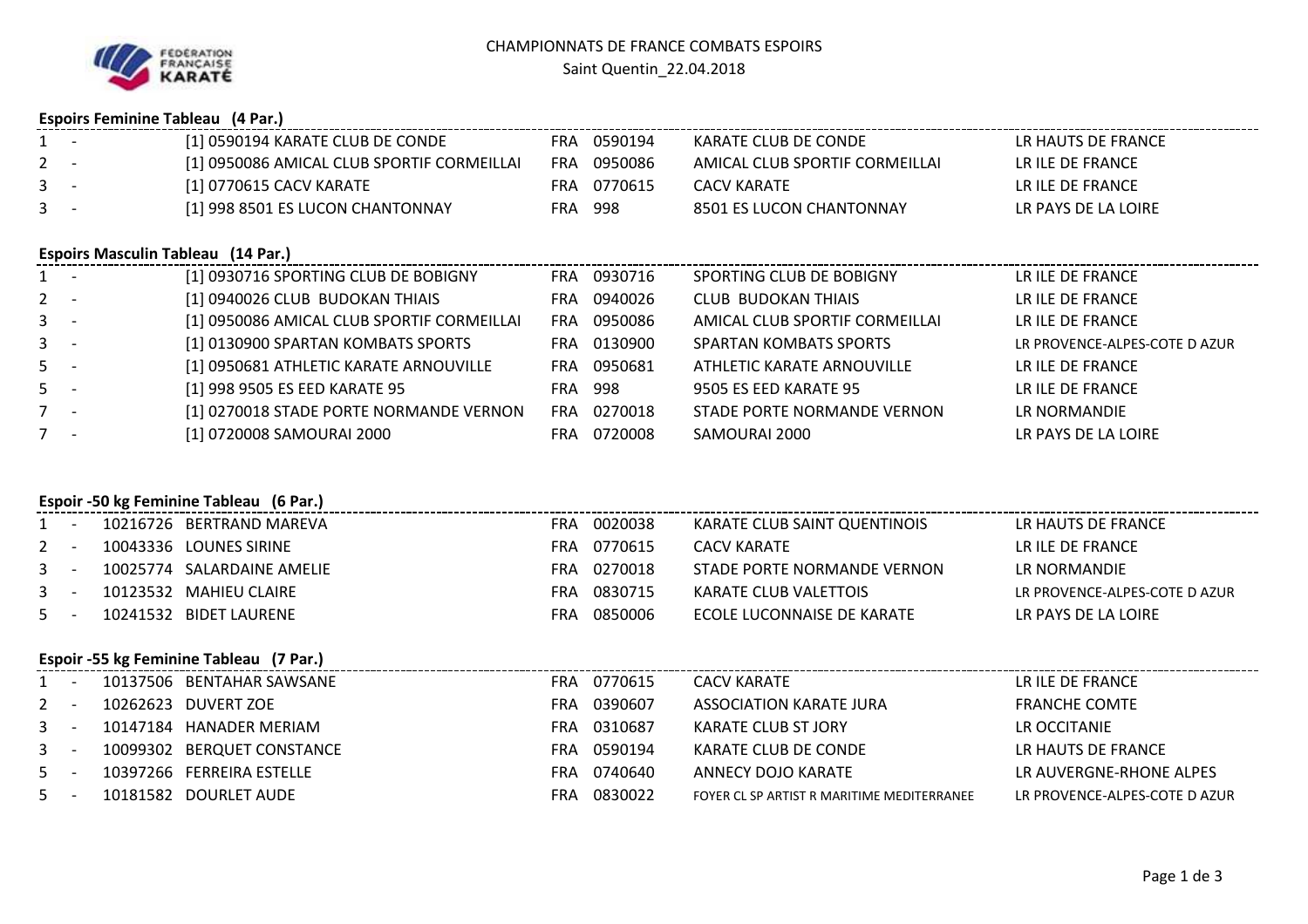

|              | Espoir -61 kg Feminine Tableau (4 Par.) |          |                                             |            |             |                                    |                               |  |  |
|--------------|-----------------------------------------|----------|---------------------------------------------|------------|-------------|------------------------------------|-------------------------------|--|--|
| $1 -$        |                                         |          | 10987977 BAZIZ DOUNIA                       |            | FRA 0130704 | <b>FULL KARATE ACADEMIE</b>        | LR PROVENCE-ALPES-COTE D AZUR |  |  |
| $\mathbf{2}$ | $\overline{\phantom{a}}$                |          | 10193590 FATH FIONA                         |            | FRA 0440034 | KARATE TAI PORNICHETIN             | LR PAYS DE LA LOIRE           |  |  |
| 3            | $\sim$                                  |          | 10256118 MAHJOUB KENZA                      |            | FRA 0940026 | <b>CLUB BUDOKAN THIAIS</b>         | LR ILE DE FRANCE              |  |  |
| 3            | $\sim$                                  |          | 10506498 MENARD MATHILDE                    |            | FRA 0450007 | S M O C KARATE ST JEAN DE BRAY     | LR CENTRE VAL DE LOIRE        |  |  |
|              |                                         |          | Espoir -68 kg Feminine Tableau (4 Par.)     |            |             |                                    |                               |  |  |
| $1 -$        |                                         |          | 10144393 TORNN RACHEL                       |            | FRA 0770738 | JEUNES KARATEKAS DE MEAUX          | LR ILE DE FRANCE              |  |  |
| 2            | $\overline{a}$                          |          | 10063662 SAHRI KENZA                        |            | FRA 0950086 | AMICAL CLUB SPORTIF CORMEILLAI     | LR ILE DE FRANCE              |  |  |
| 3            | $\sim$                                  |          | 09600889 DABBADIE CECILE                    |            | FRA 0770615 | <b>CACV KARATE</b>                 | LR ILE DE FRANCE              |  |  |
| 3            | $\sim$                                  |          | 10427957 NOTARGIACOMO ELODIE                |            | FRA 0830082 | <b>KARATE CLUB CABASSOIS</b>       | LR PROVENCE-ALPES-COTE D AZUR |  |  |
|              |                                         |          | Espoir 68 et + kg Feminine Tableau (8 Par.) |            |             |                                    |                               |  |  |
| $1 -$        |                                         |          | 10294593 MEGHICHE ZOULIKHA                  |            | FRA 0590194 | KARATE CLUB DE CONDE               | LR HAUTS DE FRANCE            |  |  |
| 2            | $\overline{\phantom{a}}$                |          | 09550111 TAVERNIER CHLOE                    |            | FRA 0590194 | KARATE CLUB DE CONDE               | LR HAUTS DE FRANCE            |  |  |
| 3            | $\sim$                                  |          | 10143979 SAID-MADI NASRIA                   |            | FRA 0490612 | <b>KARATE TIMING EVOLUTION</b>     | LR PAYS DE LA LOIRE           |  |  |
| 3            | $\sim$                                  |          | 10136399 PILLANT AURORE                     |            | FRA 0950086 | AMICAL CLUB SPORTIF CORMEILLAI     | LR ILE DE FRANCE              |  |  |
| 5.           | $\overline{a}$                          |          | 10965611 LOUMIKOU MOLLY                     |            | FRA 0590034 | <b>ASPTT LILLE</b>                 | LR HAUTS DE FRANCE            |  |  |
| 5.           |                                         |          | 10161725 ABID MAEVA                         |            | FRA 0130127 | <b>IMPACT KARATE CLUB</b>          | LR PROVENCE-ALPES-COTE D AZUR |  |  |
|              |                                         |          | Espoir -60 kg Masculin Tableau (15 Par.)    |            |             |                                    |                               |  |  |
| $1 -$        |                                         |          | 10108206 HASSANI HOUSNY                     |            | FRA 0940026 | <b>CLUB BUDOKAN THIAIS</b>         | LR ILE DE FRANCE              |  |  |
| 2            | $\overline{\phantom{a}}$                |          | 10180367 KANAGASINGAM KAJITH                |            | FRA 0770615 | <b>CACV KARATE</b>                 | LR ILE DE FRANCE              |  |  |
| 3            | $\overline{\phantom{a}}$                |          | 10072189 VAULTIER ROMAIN                    |            | FRA 0270017 | SEN KARATE LOUVIERS                | LR NORMANDIE                  |  |  |
| 3            | $\sim$                                  |          | 10247363 GERONVIL LILIAN                    |            | FRA 0210630 | AKDC                               | LR BOURGOGNE-FRANCHE COMTE    |  |  |
| 5.           | $\sim$                                  |          | 10029363 MOSCONE MATEO                      |            | FRA 0210630 | AKDC                               | LR BOURGOGNE-FRANCHE COMTE    |  |  |
| 5.           | $\overline{a}$                          | 10138369 | <b>BECQUE RAYAN</b>                         | <b>FRA</b> | 0590028     | <b>FACHES THUMESNIL ASS KARATE</b> | LR HAUTS DE FRANCE            |  |  |
| $7 -$        |                                         |          | 10179972 BAA NAJIB                          |            | FRA 0490657 | <b>ASPC KARATE</b>                 | LR PAYS DE LA LOIRE           |  |  |
|              |                                         |          |                                             |            |             |                                    |                               |  |  |